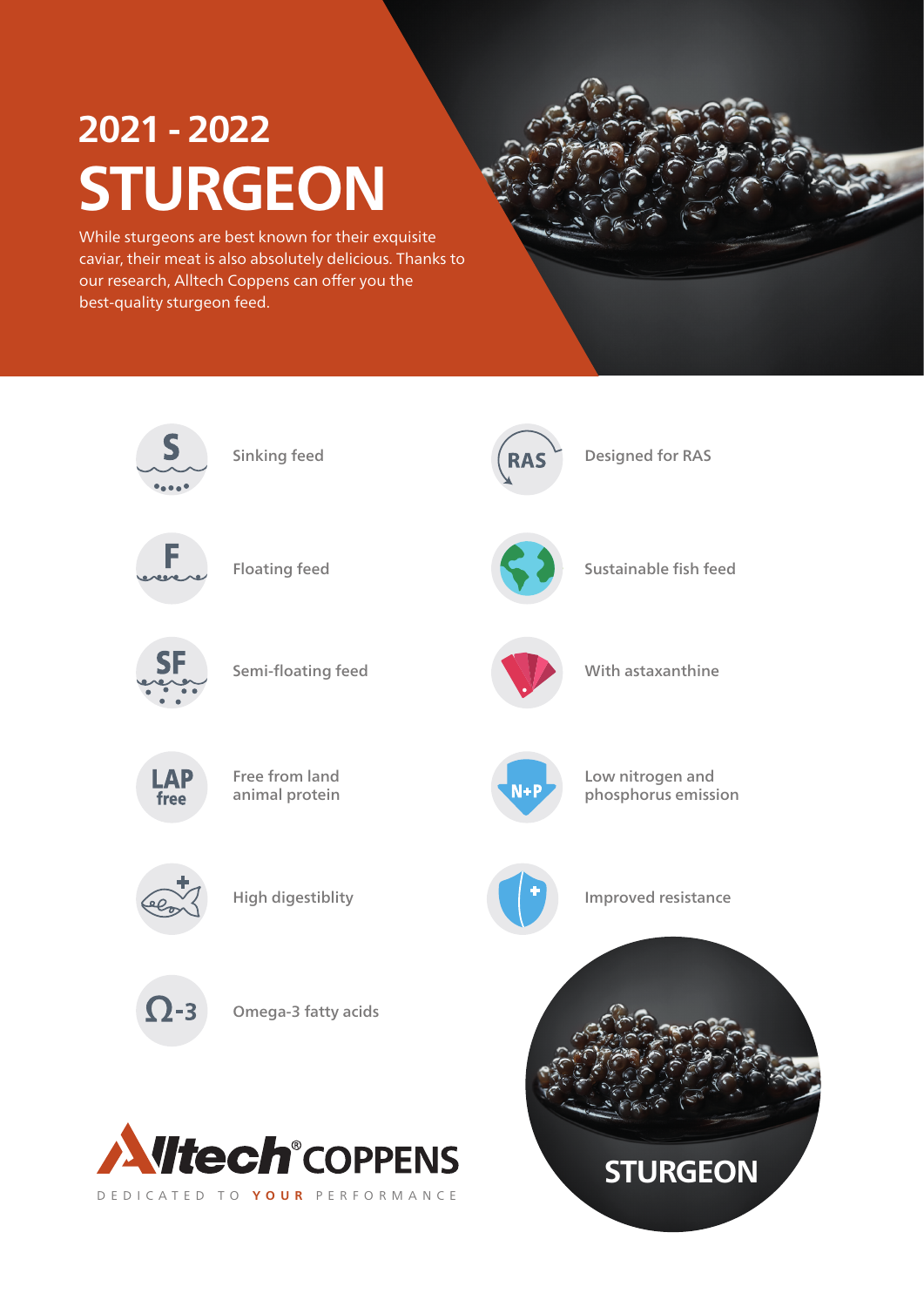

- · Medium energy starter diet
- High survival
- High performance
- For all farming methods

 $S$ 

**ADVANCE**

**LAP**<br>free

| Analyses (%)      |       | <b>Sizes</b>   |
|-------------------|-------|----------------|
| Protein           | 56    | $0.2 - 0.3$ mm |
| Fat               | 15    | $0.3 - 0.5$ mm |
| Crude fibre       | 0,3   | $0.5 - 0.8$ mm |
| Ash               | 11,6  | $0.8 - 1.2$ mm |
| Total P           | 1,75  |                |
| Vitamins added    |       |                |
| Vitamin A (IE/kg) | 14000 |                |

| Energy (MJ/kg)      |      |
|---------------------|------|
| <b>Gross Energy</b> | 21.0 |
| Digestible Energy   | 19.1 |

# **FEEDING TABLE FOR LOW FEED CONVERSION RATIO (FCR)**

| Fish weight (g) | Feed size (mm) | < 10 °C                | 10-12°C     | $12-14^{\circ}$ C |           |                   | 14-16°C 16-18°C 18-20°C | $20-22^{\circ}$ C | 22-24°C     | $>24$ °C              |
|-----------------|----------------|------------------------|-------------|-------------------|-----------|-------------------|-------------------------|-------------------|-------------|-----------------------|
| 0.2             | $0.2 - 0.3$    |                        | $3.6 - 4.4$ | $4.4 - 4.9$       | $4,9-5,6$ | $5,6-6,7$ 6,7-7,7 |                         | $7.7 - 8.7$       | $7.5 - 8.5$ |                       |
| $0.2 - 0.5$     | $0.3 - 0.5$    | According to<br>fish's | 3.3         | 4.1               | 4,5       | 5,2               | 6,2                     |                   | 6,7         | According to fish's   |
| $0, 5 - 1, 5$   | $0.5 - 0.8$    | appetite               | 2,6         | 3,1               | 3,5       | 4.3               | 5,2                     | 6.2               | 5,9         | appetite and O2 level |
| $1.5 - 5.0$     | $0.8 - 1.2$    |                        | 1.8         | 2.3               | 2.8       | 3.3               | 3.6                     | 4.2               | 4.0         |                       |

\* The feeding advice is expressed in % biomass/day.

\* This feeding table is a guideline only and based on optimal conditions.



# **ECOLOGICAL FIGURES:**

**Discharge per 1000 kg production**

The values of the nutrients and vitamins are from the time of writing. These values can vary due to natural variation in the ingredients. We reserve the right to change our recipe.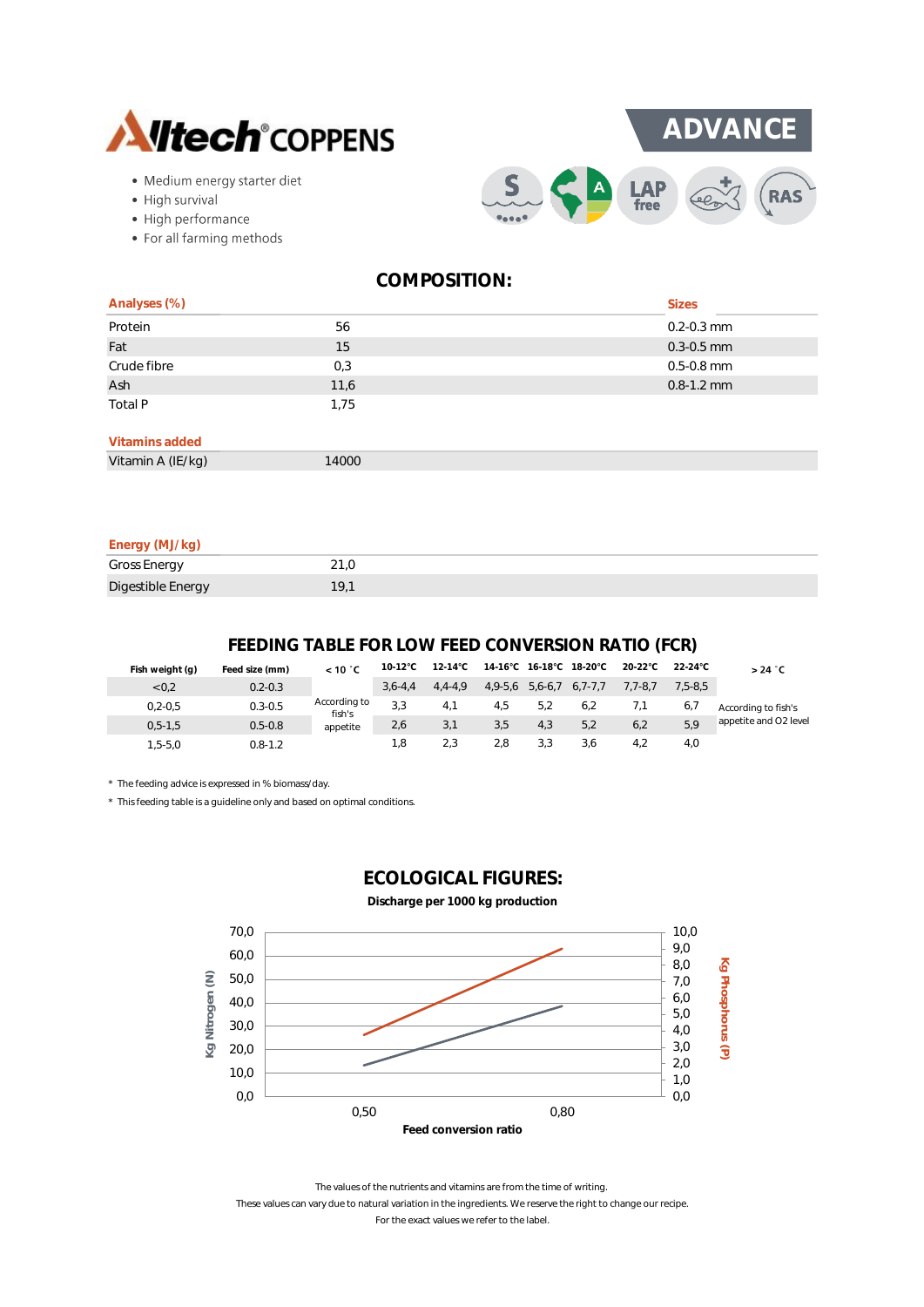

- Low energy starter diet
- For semi-intensive farming
- High survival



| Analyses (%)        | $0.2 - 0.5$ mm | $0.5 - 1.2$ mm | $1.2 - 2.2$ mm |  |
|---------------------|----------------|----------------|----------------|--|
| Protein             | 47             | 46             | 46             |  |
| Fat                 | 9              | 10             | 10             |  |
| Crude fibre         | 0,9            | 0,9            | 0,9            |  |
| Ash                 | 10,1           | 10,0           | 10,0           |  |
| Total P             | 1,78           | 1,76           | 1,76           |  |
| Vitamins added      |                |                |                |  |
| Vitamin A (IE/kg)   | 14000          | 14000          | 14000          |  |
| Energy (MJ/kg)      |                |                |                |  |
| <b>Gross Energy</b> | 19,4           | 19,6           | 19,6           |  |
| Digestible Energy   | 16,8           | 17,1           | 17,0           |  |

# **FEEDING TABLE FOR LOW FEED CONVERSION RATIO (FCR)**

| Fish weight (g) | Feed size (mm) | < 6 °C                 | $10-12^{\circ}$ C | $12-14^{\circ}$ C | $14-16^{\circ}$ C | 16-18°C   | 18-20°C       | $20-22^{\circ}$ C | $22-24^{\circ}$ C | $>24$ °C              |
|-----------------|----------------|------------------------|-------------------|-------------------|-------------------|-----------|---------------|-------------------|-------------------|-----------------------|
| < 0.2           | $0.2 - 0.5$    |                        | $3.6 - 4.4$       | $4,4-4,9$         | $4,9-5,6$         | $5,6-6,7$ | $6, 7 - 7, 7$ | $7,7-8,7$         | $7,5-8,5$         | According to fish's   |
| $0, 2 - 0, 5$   | $0.2 - 0.5$    | According to<br>fish's | 3.6               | 4.4               | 4.9               | 5,6       | 6.7           | 7.7               | 7.3               | appetite and O2 level |
| $0, 5 - 1, 5$   | $0.5 - 1.2$    | appetite               | 2,80              | 3,30              | 3,80              | 4,60      | 5.60          | 6.70              | 6,40              |                       |
| $1.5 - 5.0$     | $0.5 - 1.2$    |                        | 1.90              | 2.50              | 3.00              | 3.60      | 3.90          | 4.50              | 4,30              |                       |
| $5.0 - 15$      | $1.2 - 2.2$    |                        | 1.5               | 2.1               | 2.60              | 3.10      | 3.6           | 4.1               | 3,9               |                       |
|                 |                |                        |                   |                   |                   |           |               |                   |                   |                       |





The values of the nutrients and vitamins are from the time of writing. These values can vary due to natural variation in the ingredients. We reserve the right to change our recipe. For the exact values we refer to the label.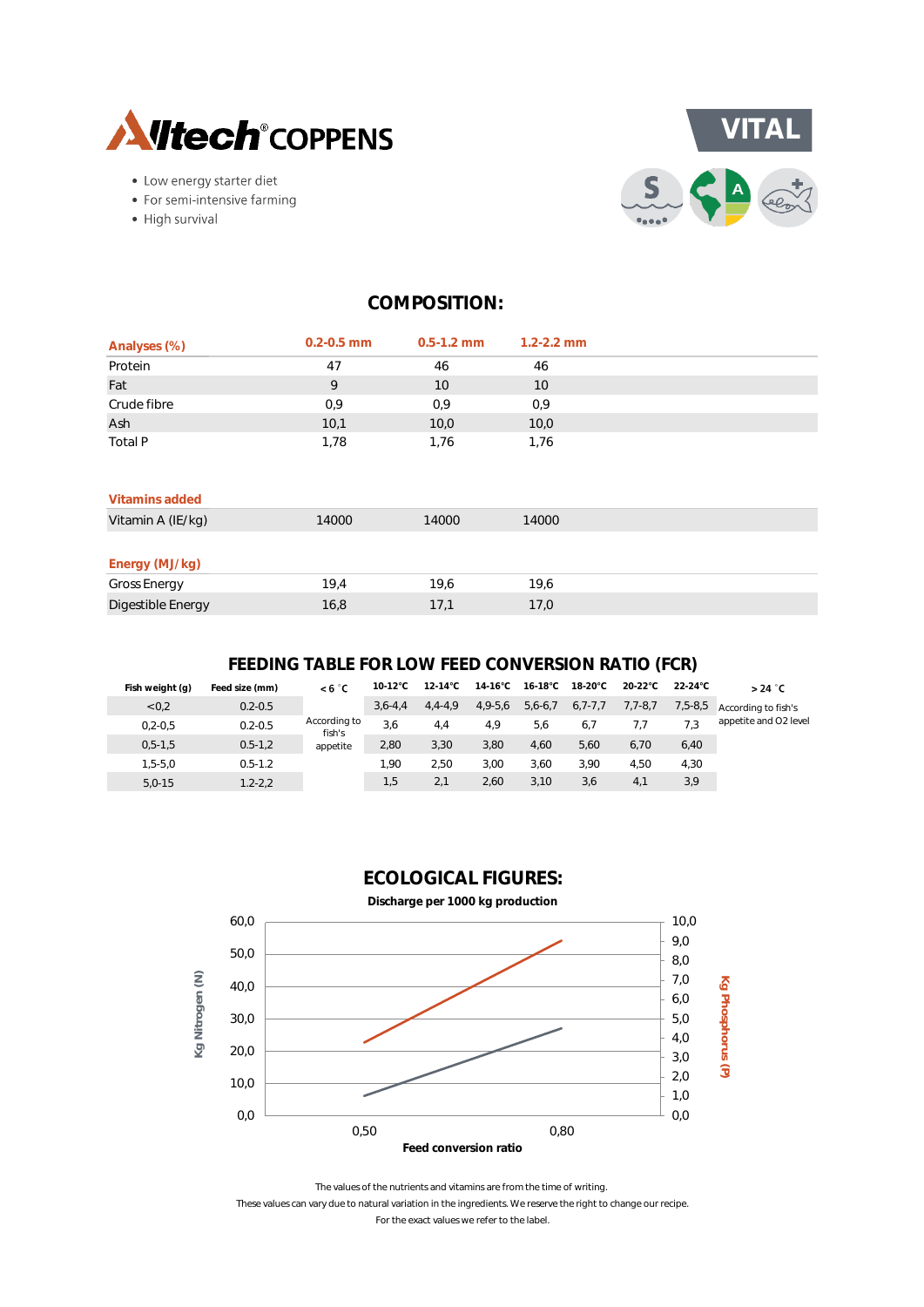



- · Medium energy mini pellet
- For all farming methods
- High performance



| Analyses (%)      |       | <b>Sizes</b>     |
|-------------------|-------|------------------|
| Protein           | 54    | $1.0 \text{ mm}$ |
| Fat               | 15    | $1.5 \text{ mm}$ |
| Crude fibre       | 0,3   |                  |
| Ash               | 11,4  |                  |
| Total P           | 1,77  |                  |
| Vitamins added    |       |                  |
| Vitamin A (IE/kg) | 12000 |                  |
|                   |       |                  |

| Energy (MJ/kg)      |      |
|---------------------|------|
| <b>Gross Energy</b> | 20.9 |
| Digestible Energy   | 18.9 |

# **FEEDING TABLE FOR LOW FEED CONVERSION RATIO (FCR)**

| Fish weight (g) | Feed size (mm) | <6 °C                              |     |     |     |     |     | 10-12°C  12-14°C  14-16°C  16-18°C  18-20°C  20-22°C | 22-24°C | $>24$ $^{\circ}$ C    |
|-----------------|----------------|------------------------------------|-----|-----|-----|-----|-----|------------------------------------------------------|---------|-----------------------|
| $1,5-5,0$       |                |                                    | 1.8 | 2.3 | 2.8 | 3.3 | 3,6 | 4,2                                                  | 4,0     | According to fish's   |
| $5.0 - 10$      | .0/1.5         | According to<br>fish's<br>appetite |     | 1.9 | 2.4 | 2.9 | 3.3 | 3.8                                                  |         | appetite and O2 level |

\* The feeding advice is expressed in % biomass/day.

\* This feeding table is a guideline only and based on optimal conditions.



**ECOLOGICAL FIGURES:**

The values of the nutrients and vitamins are from the time of writing.

These values can vary due to natural variation in the ingredients. We reserve the right to change our recipe.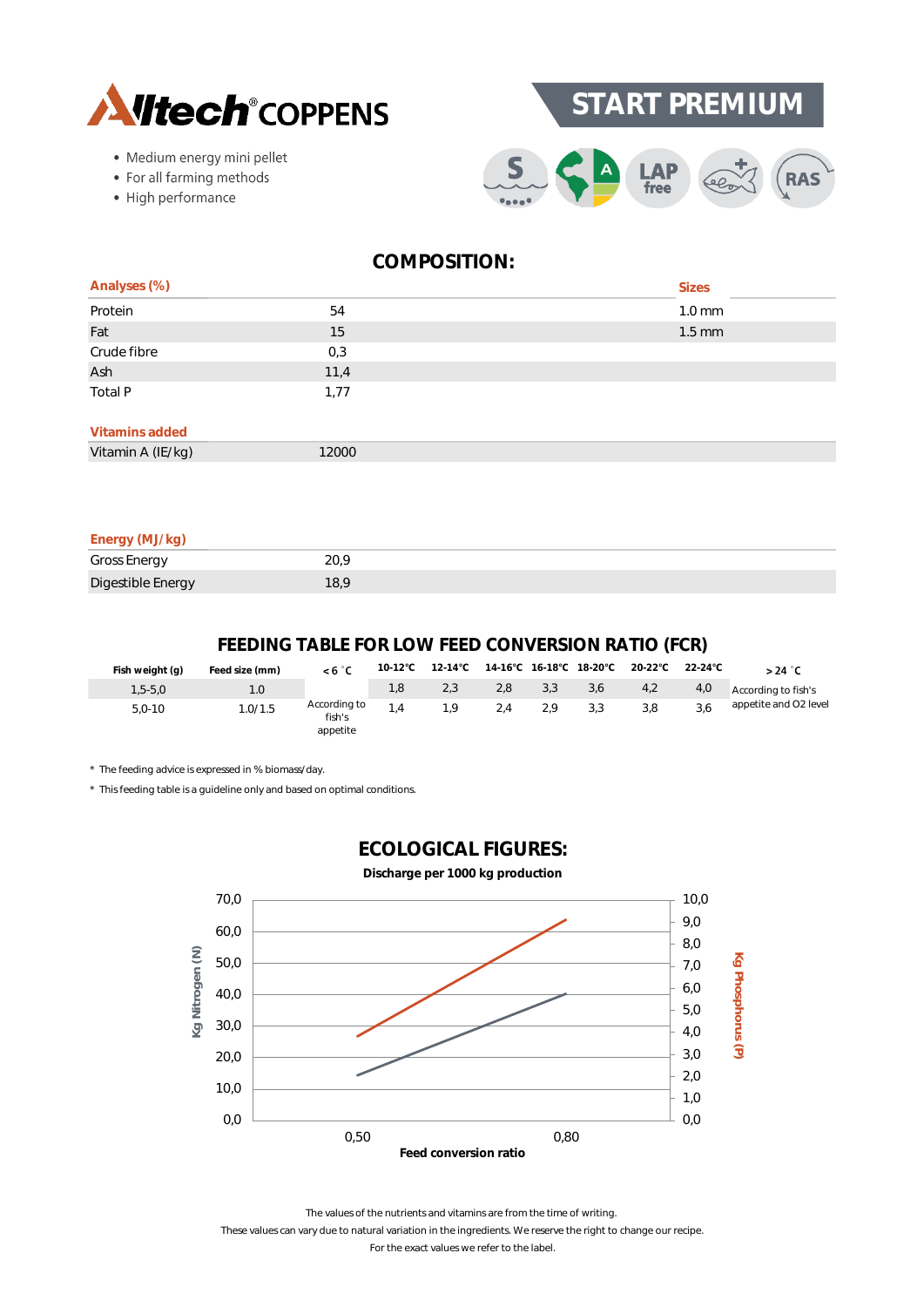

**INTENSIV 2MM**



- For semi-intensive farming
- · Good performance
- · Medium energy diet

| Analyses (%)      |       | <b>Sizes</b> |
|-------------------|-------|--------------|
| Protein           | 40    | $2.0$ mm     |
| Fat               | 10    |              |
| Crude fibre       | 1,4   |              |
| Ash               | 6,1   |              |
| Total P           | 1,10  |              |
| Vitamins added    |       |              |
| Vitamin A (IE/kg) | 12000 |              |

#### **Energy (MJ/kg)**

| Gross Energy      |     |
|-------------------|-----|
| Digestible Energy | 6.1 |





These values can vary due to natural variation in the ingredients. We reserve the right to change our recipe.

For the exact values we refer to the label.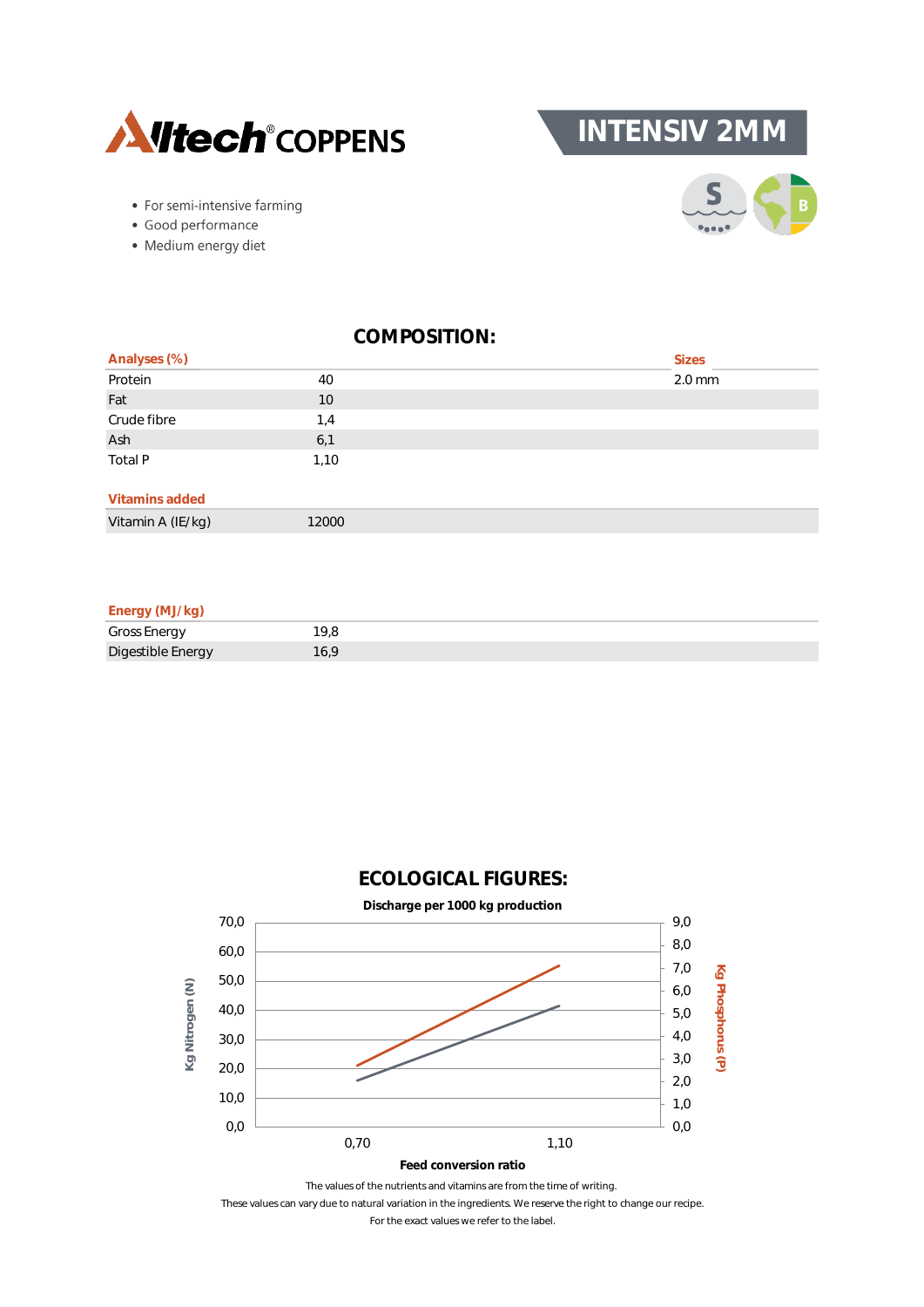

**PRE GROWER-18**

- For semi-intensive farming
- · Good performance



| Analyses (%)        |       | <b>Sizes</b> |
|---------------------|-------|--------------|
| Protein             | 45    | $2.0$ mm     |
| Fat                 | 18    |              |
| Crude fibre         | 1,4   |              |
| Ash                 | 8,2   |              |
| Total P             | 1,38  |              |
| Vitamins added      |       |              |
| Vitamin A (IE/kg)   | 11000 |              |
|                     |       |              |
| Energy (MJ/kg)      |       |              |
| <b>Gross Energy</b> | 21,4  |              |
| Digestible Energy   | 19,0  |              |



# **ECOLOGICAL FIGURES:**

#### **Feed conversion ratio**

These values can vary due to natural variation in the ingredients. We reserve the right to change our recipe. The values of the nutrients and vitamins are from the time of writing.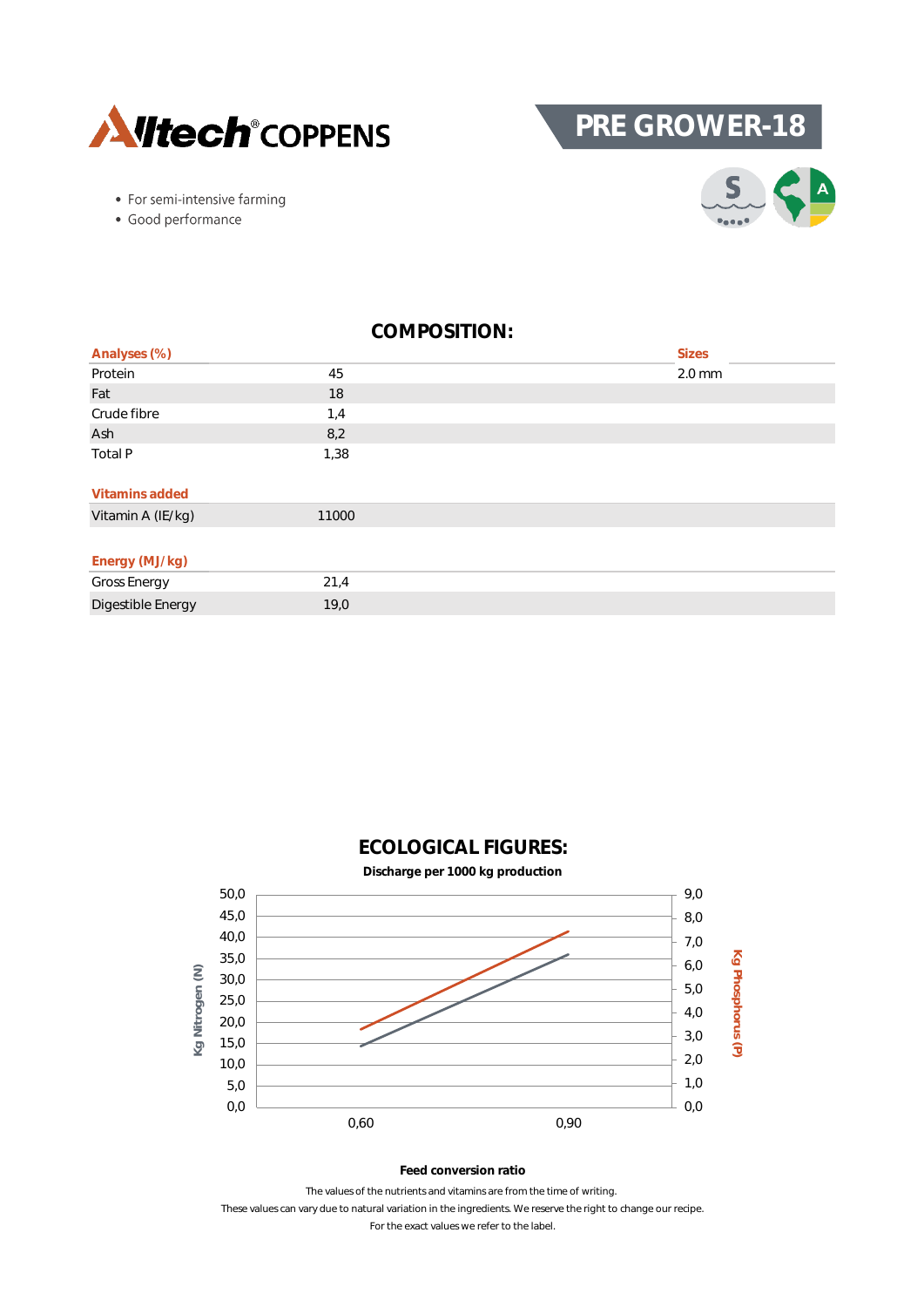

- · High protein level
- High performance
- For all farming methods



|                         |       | <b>Sizes</b> |
|-------------------------|-------|--------------|
| Analyses (%)<br>Protein | 54    | $2.0$ mm     |
| Fat                     | 15    |              |
| Crude fibre             | 1,3   |              |
| Ash                     | 7,4   |              |
| Total P                 | 1,20  |              |
| Vitamins added          |       |              |
| Vitamin A (IE/kg)       | 11000 |              |

#### **Energy (MJ/kg)**

| <b>Gross Energy</b> |  |
|---------------------|--|
| Digestible Energy   |  |

# **ECOLOGICAL FIGURES:**



The values of the nutrients and vitamins are from the time of writing.

These values can vary due to natural variation in the ingredients. We reserve the right to change our recipe.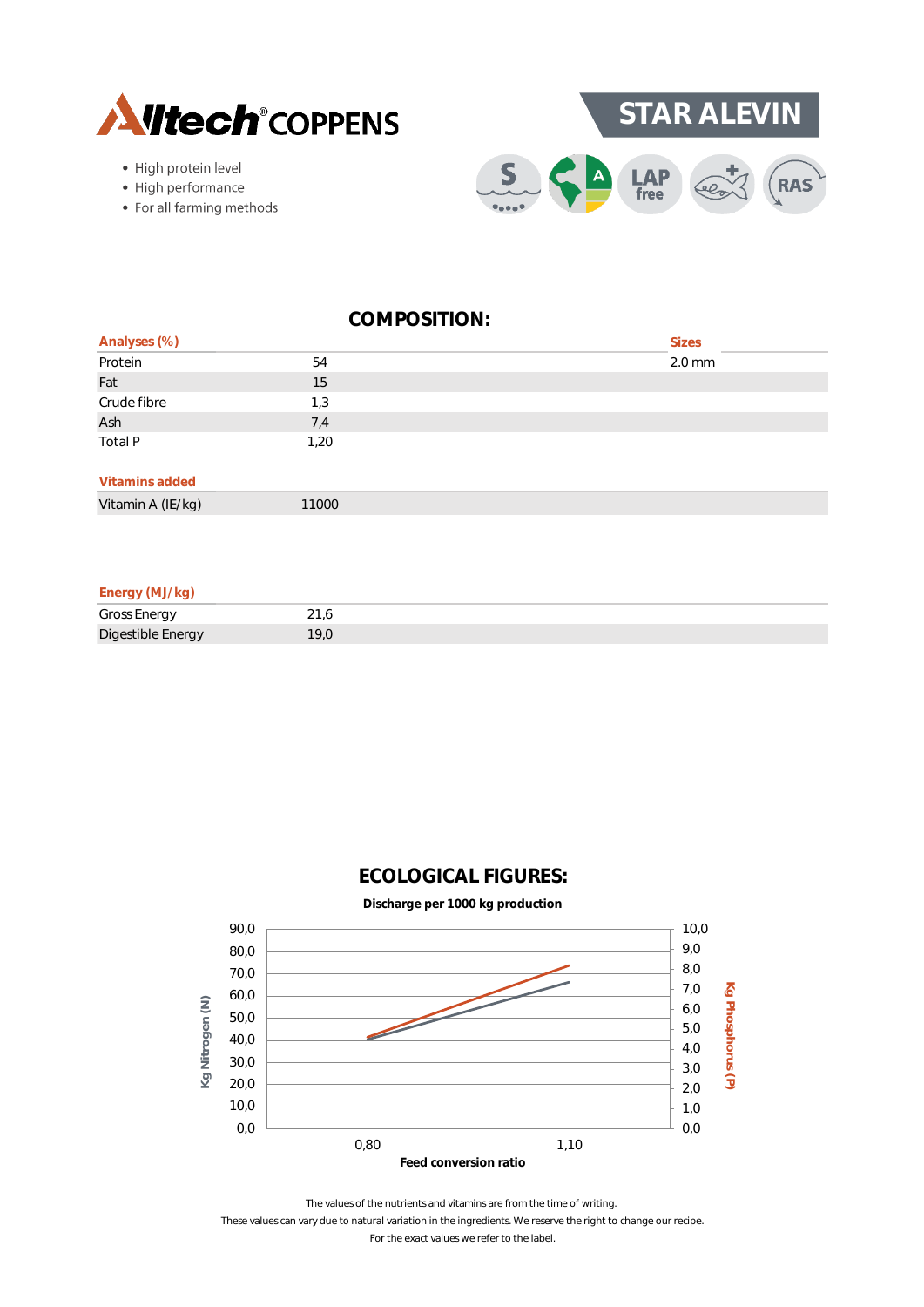

- High quality low fat diet
- Lean growth
- For all sturgeon species



| Analyses (%) |      | <b>Sizes</b>     |
|--------------|------|------------------|
| Protein      | 49   | $3.0 \text{ mm}$ |
| Fat          | 10   | 4.5 mm           |
| Crude fibre  | 1,8  | $6.0$ mm         |
| Ash          | 7,4  | 9.0 mm           |
| Total P      | 1,27 |                  |
|              |      |                  |

# **Vitamins added**

Vitamin A (IE/kg) 10000

#### **Energy (MJ/kg)**

| <b>Gross Energy</b> | ZU.J |
|---------------------|------|
| Digestible Energy   |      |



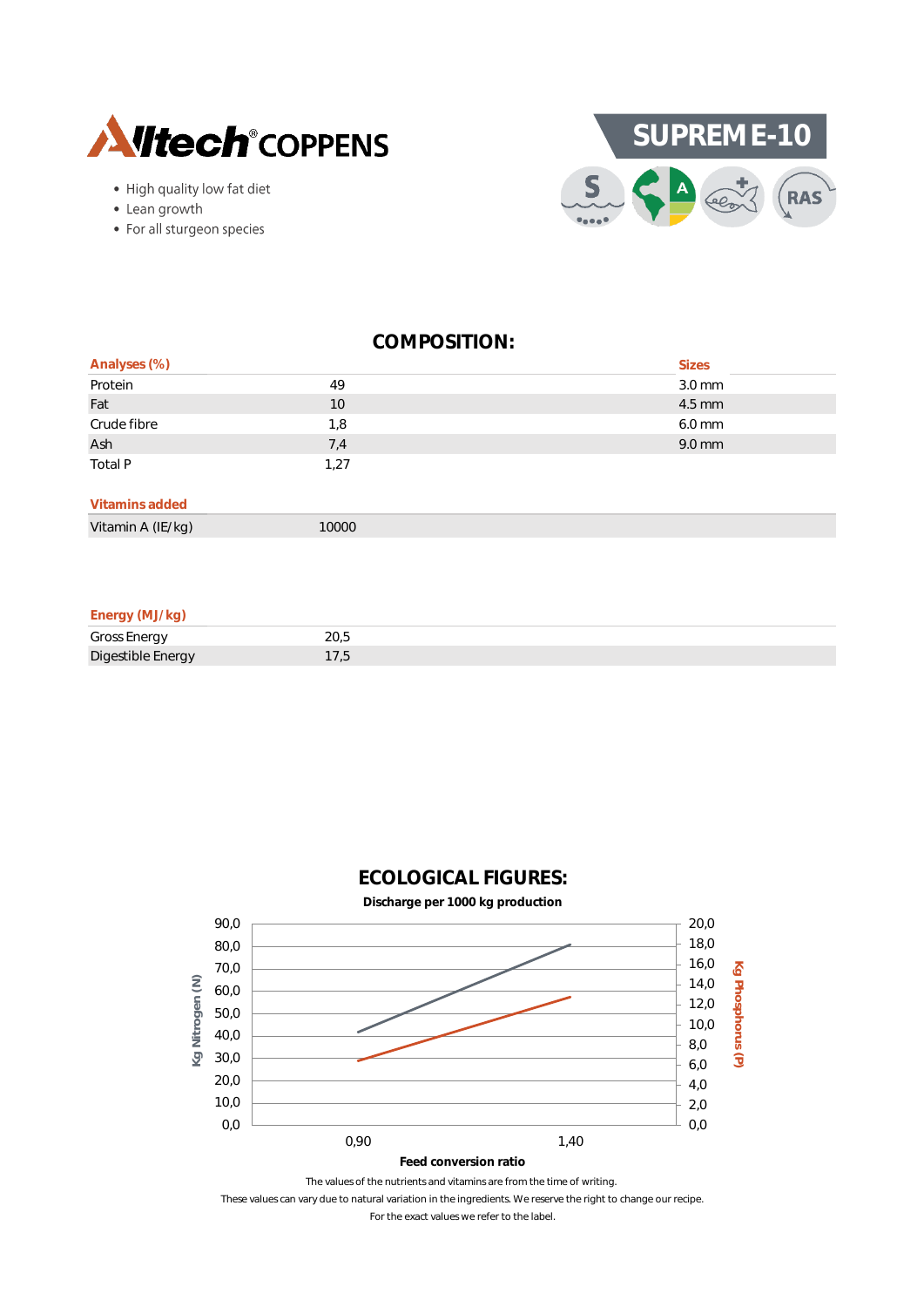

- · Medium energy diet
- High performance
- For all sturgeon species



| Analyses (%)   |      | <b>Sizes</b> |
|----------------|------|--------------|
| Protein        | 46   | $3.0$ mm     |
| Fat            | 15   | 4.5 mm       |
| Crude fibre    | 1,4  | 6.0 mm       |
| Ash            | 5,1  | 9.0 mm       |
| Total P        | 0,85 |              |
| Vitamins added |      |              |

Vitamin A (IE/kg) 10000

#### **Energy (MJ/kg)**

| <b>Gross Energy</b> | ت<br><u>.</u> |
|---------------------|---------------|
| Digestible Energy   |               |



**ECOLOGICAL FIGURES:**

The values of the nutrients and vitamins are from the time of writing.

These values can vary due to natural variation in the ingredients. We reserve the right to change our recipe.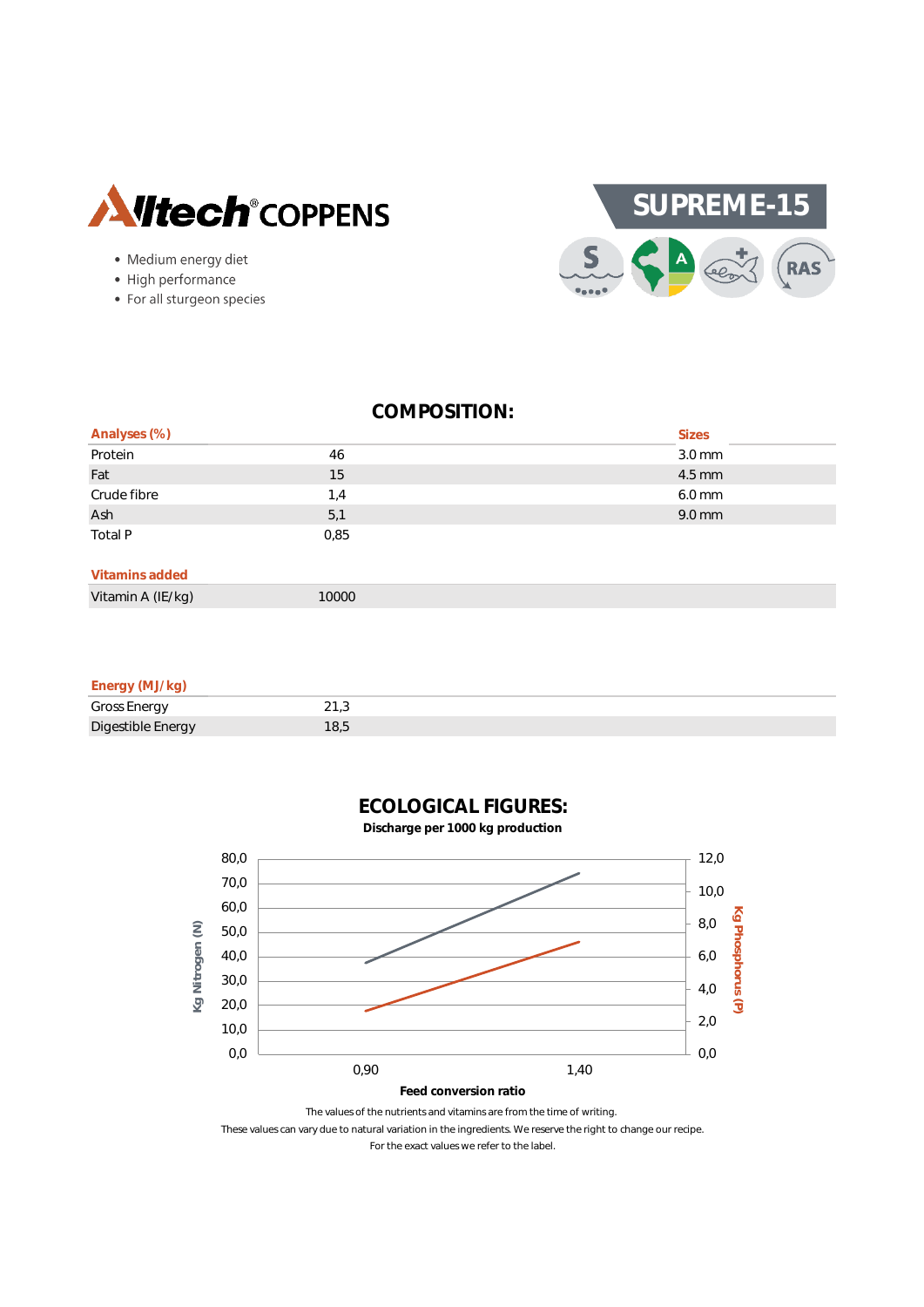

- · Medium-high energy diet
- For semi-intensive farming
- · Good performance
- High flesh quality



| Analyses (%)                                                                                                    |           | <b>Sizes</b>     |
|-----------------------------------------------------------------------------------------------------------------|-----------|------------------|
| Protein                                                                                                         | $39 - 41$ | $3.0 \text{ mm}$ |
| Fat                                                                                                             | $19 - 22$ | 4.5 mm           |
| Crude fibre                                                                                                     | $1 - 2$   | 6.0 mm           |
| Ash                                                                                                             | $4 - 8$   |                  |
| Total P                                                                                                         | 0,87      |                  |
| Vitamins added                                                                                                  |           |                  |
| the contract of the contract of the contract of the contract of the contract of the contract of the contract of |           |                  |

Vitamin A (IE/kg) 8936

#### **Energy (MJ/kg)**

| Gross Energy      | $21,2 - 23,2$ |
|-------------------|---------------|
| Digestible Energy | 18.8 - 19.2   |



# **ECOLOGICAL FIGURES:**

**Discharge per 1000 kg production**

The values of the nutrients and vitamins are from the time of writing. These values can vary due to natural variation in the ingredients. We reserve the right to change our recipe. For the exact values we refer to the label.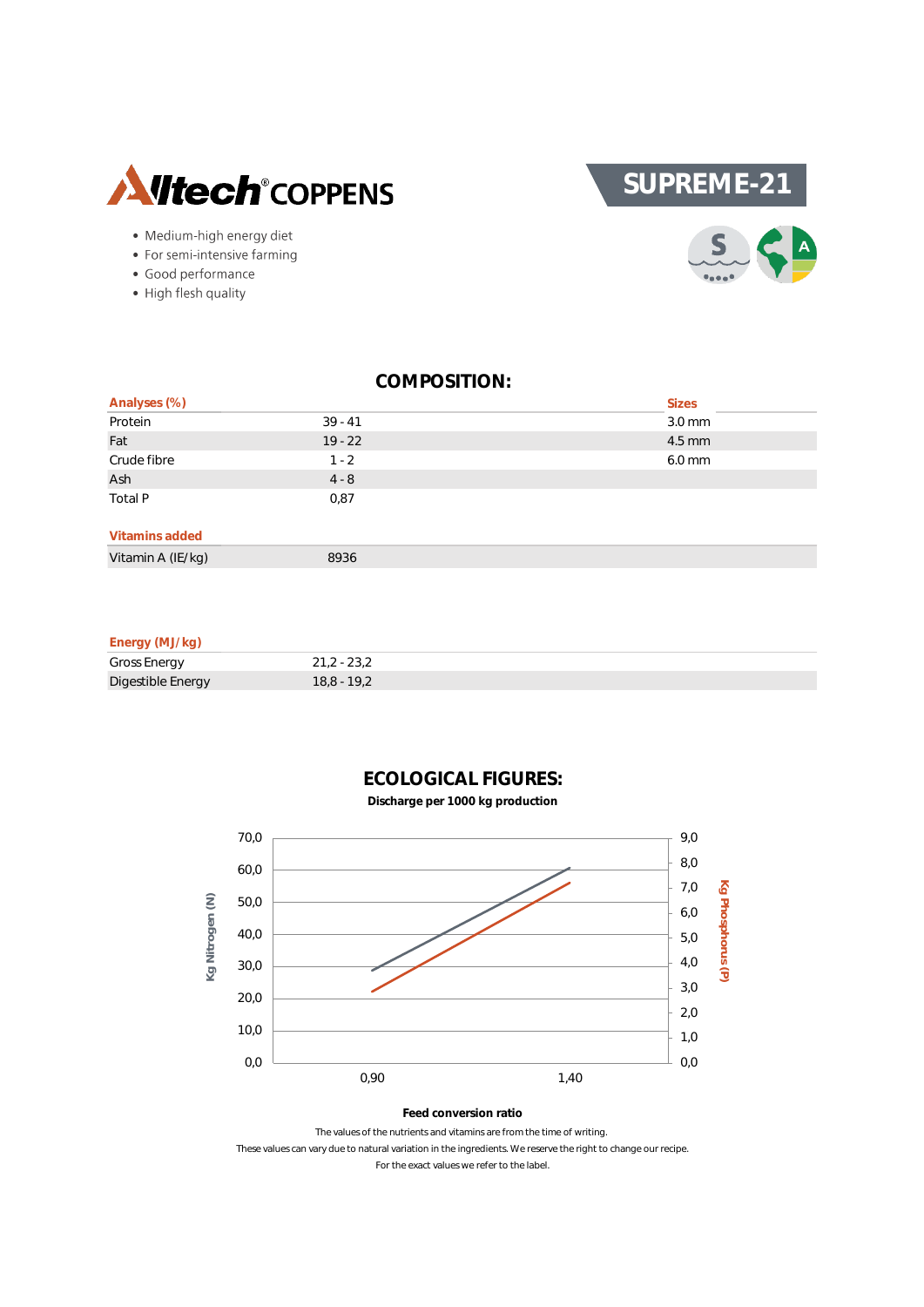

- High energy diet
- Fast and efficient growth
- Predominantly for meat production



| Analyses (%)      |           | <b>Sizes</b> |
|-------------------|-----------|--------------|
| Protein           | $43 - 45$ | 3.0 mm       |
| Fat               | $20 - 23$ | 4.5 mm       |
| Crude fibre       | $1 - 2$   | 6.0 mm       |
| Ash               | $4 - 8$   |              |
| Total P           | 0,89      |              |
| Vitamins added    |           |              |
| Vitamin A (IE/kg) | 9138      |              |

#### **Energy (MJ/kg)**

| .                   |               |
|---------------------|---------------|
| <b>Gross Energy</b> | $21.4 - 23.4$ |
| Digestible Energy   | 19,2 - 19,5   |



**ECOLOGICAL FIGURES: Discharge per 1000 kg production**

The values of the nutrients and vitamins are from the time of writing. These values can vary due to natural variation in the ingredients. We reserve the right to change our recipe. For the exact values we refer to the label.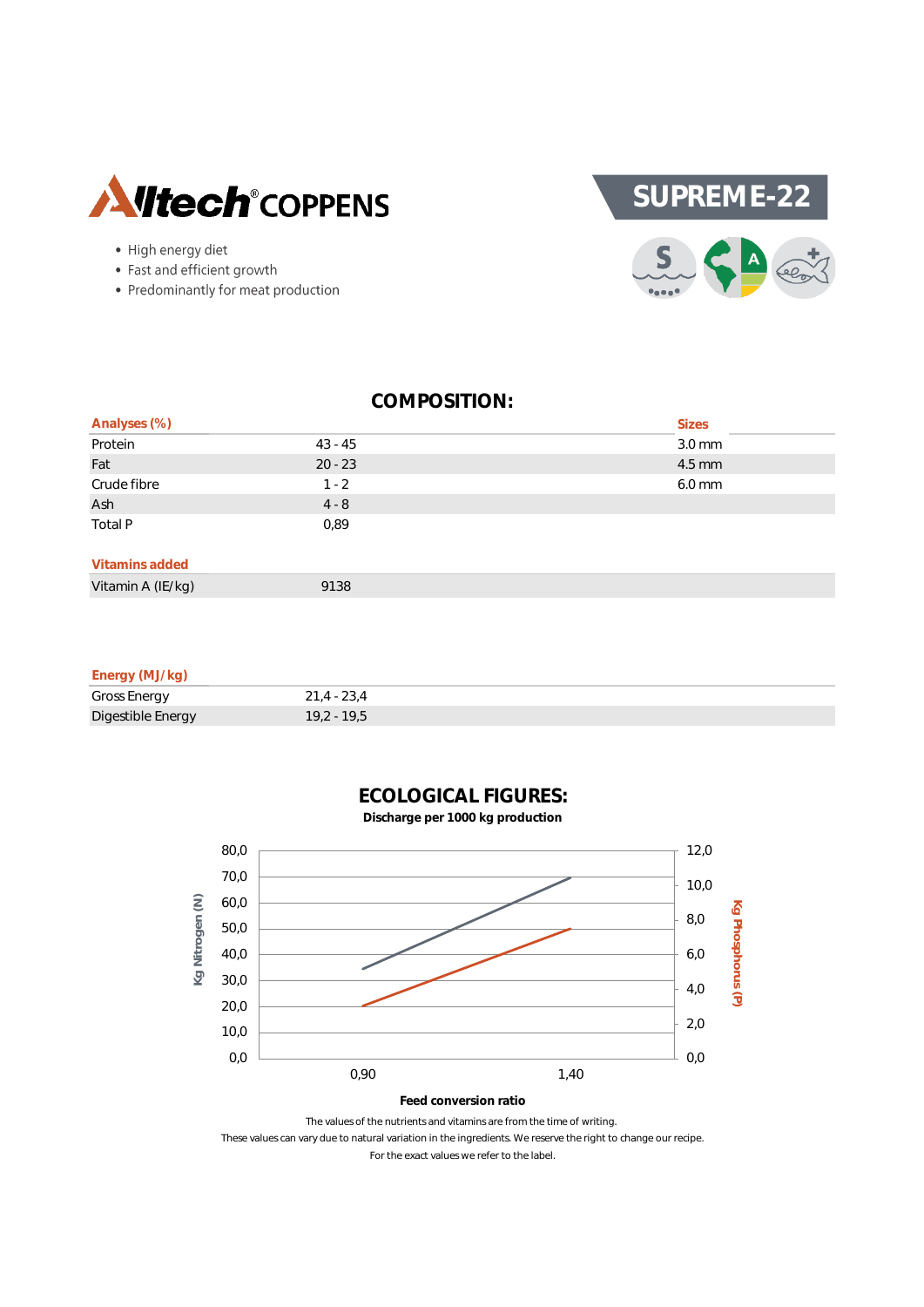



- For semi-intensive farming
- · Good performance
- · Medium energy diet

| Analyses (%)      |       | <b>Sizes</b> |
|-------------------|-------|--------------|
| Protein           | 40    | $3.0$ mm     |
| Fat               | 10    | 4.5 mm       |
| Crude fibre       | 1,6   | 6.0 mm       |
| Ash               | 8,3   | 9.0 mm       |
| Total P           | 1,22  |              |
| Vitamins added    |       |              |
| Vitamin A (IE/kg) | 10000 |              |

**Energy (MJ/kg)**

| Gross Energy      |  |
|-------------------|--|
| Digestible Energy |  |



These values can vary due to natural variation in the ingredients. We reserve the right to change our recipe.

For the exact values we refer to the label.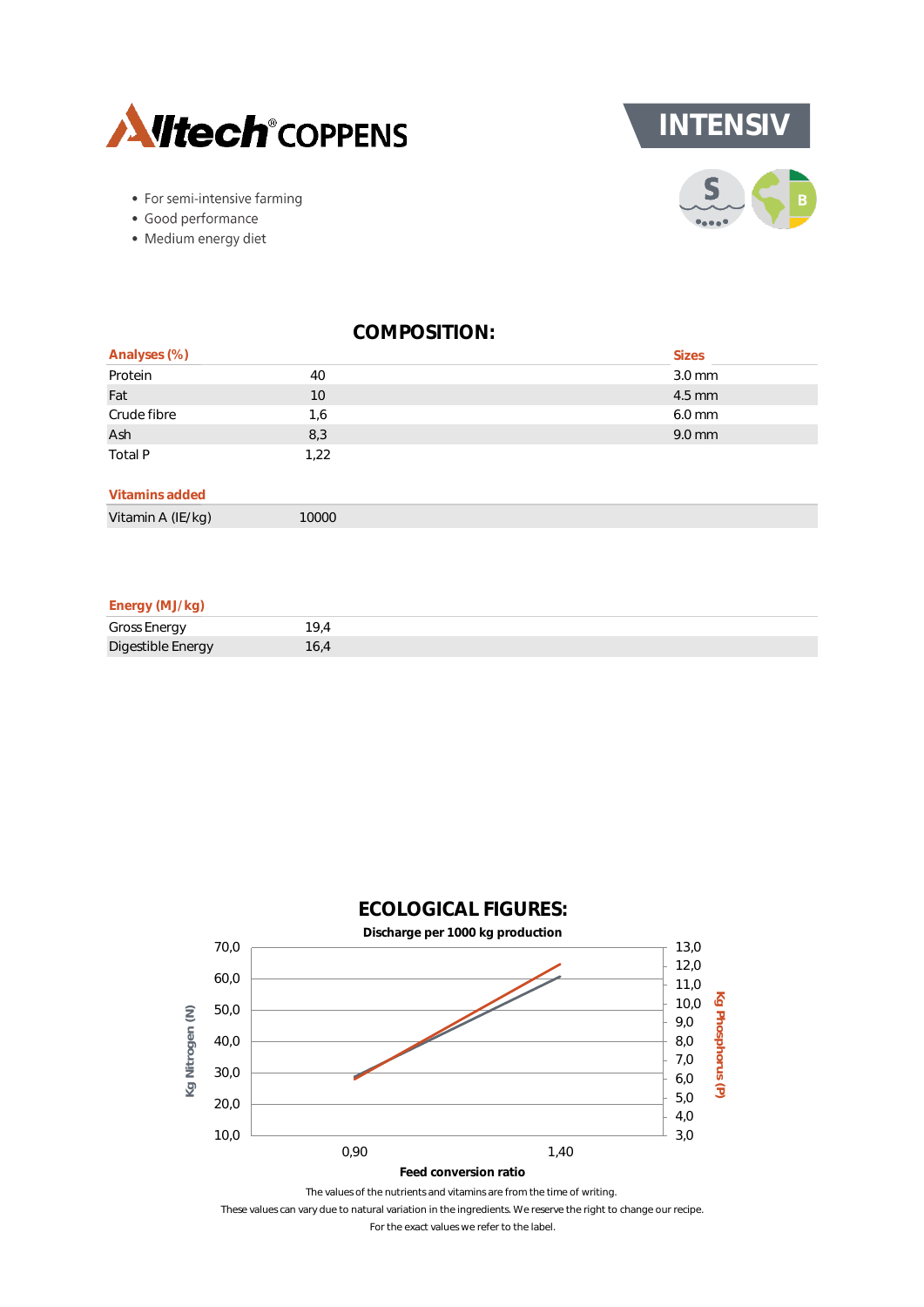

- High quality low fat diet
- Very good caviar quality
- For all sturgeon species
- For caviar production



|                         |      | <b>Sizes</b> |
|-------------------------|------|--------------|
| Analyses (%)<br>Protein | 50   | 8.0 mm       |
| Fat                     | 12   | 12.0 mm      |
| Crude fibre             | 0,8  |              |
| Ash                     | 10,1 |              |
| Total P                 | 1,67 |              |
|                         |      |              |
| Vitamins added          |      |              |

### Vitamin A (IE/kg) 10000

#### **Energy (MJ/kg)**

| <b>Gross Energy</b><br>ັ | $\cap$<br>$\sim$ $\sim$ $\cdot$ |
|--------------------------|---------------------------------|
| Digestible Energy        |                                 |

**ECOLOGICAL FIGURES:**



These values can vary due to natural variation in the ingredients. We reserve the right to change our recipe. For the exact values we refer to the label.